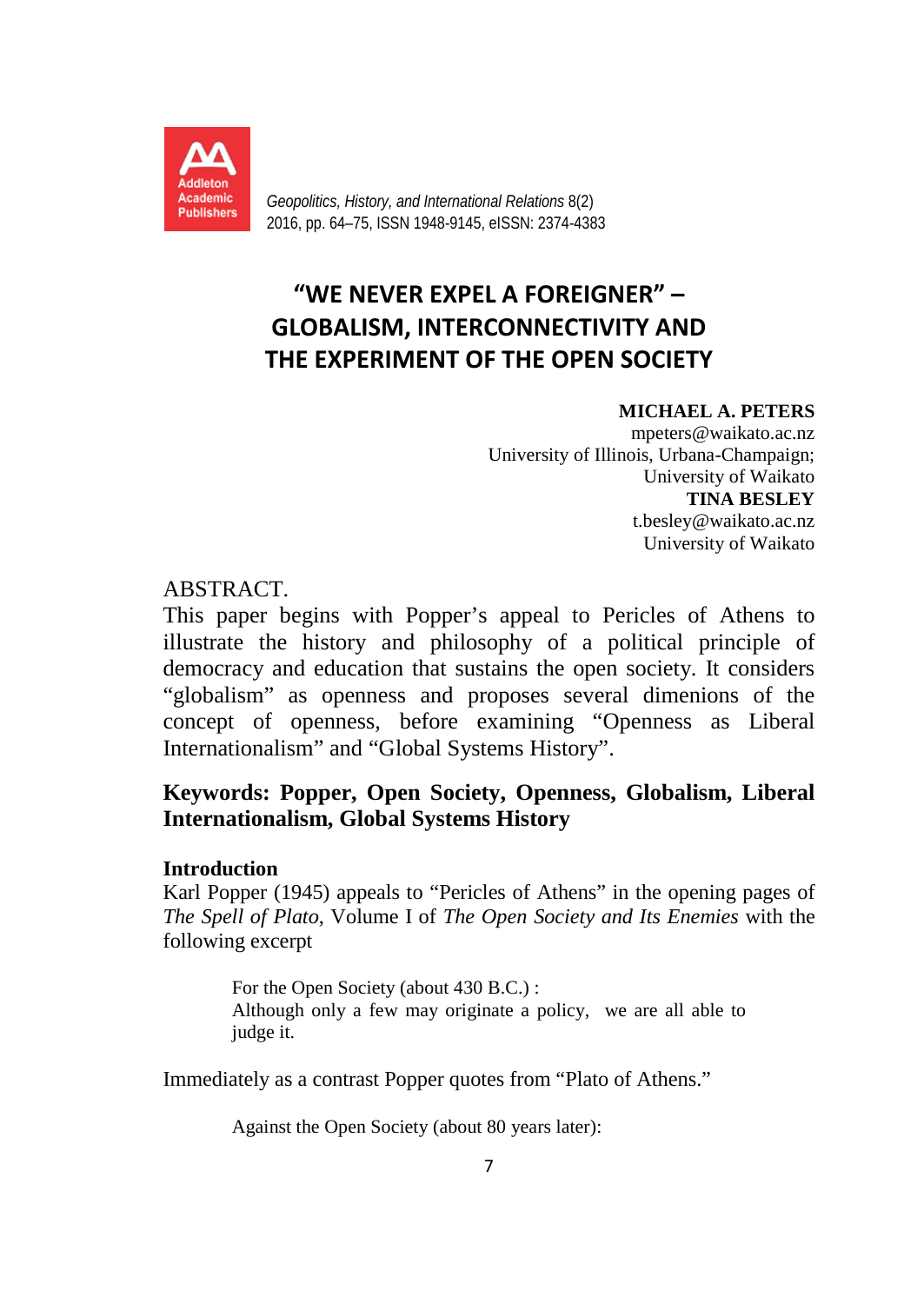The greatest principle of all is that nobody, whether male or female, should be without a leader. Nor should the mind of anybody be habituated to letting him do anything at all on his own initiative; neither out of zeal, nor even playfully. But in war as well as in the midst of peace to his leader he shall direct his eye and follow him faithfully. And even in the smallest matter he should stand under leadership. For example, he should get up, or move, or wash, or take his meals . . . only if he has been told to do so . . . In a word, he should teach his soul, by long habit, never to dream of acting independently, and in fact, to become utterly incapable of it (p. 3).

Popper uses these two references to frame a critical discussion of Plato's historicism. As a critical introduction to political philosophy his aim is to that 'this civilization has not yet fully recovered from the shock of its birth, the transition from the tribal or 'closed society', with its submission to magical forces, to the 'open society' which sets free the critical powers of man." In the final chapter he continues in this vein: "There is no return to a harmonious state of nature" ... "if we wish to remain human, then there is only one way, the way into the open society. We must go on into the unknown, courageously, using what reason we have, to plan for security and freedom."

His initial reference is to Pericles' Funeral Oration (after 490 BCE) from Thucydides', *The Peloponnesian War.* It is a speech by Pericles that provides a eulogy for the principles of Athenian democracy. The statement of its underlying principles in fact provide a better warrant for the political concept of openness:

> It is true that we are called a democracy, for the administration in the hands of the many and not of the few. But while there exists equal justice to all and alike in their private disputes, the claim of excellence is also recognized; and when a citizen is in any way distinguished, he is preferred to the public service, not as a matter of privilege, but as the reward of merit. Neither is poverty an obstacle, but a man may benefit his country whatever the obscurity of his condition. There is no exclusiveness in our public life, and in our private business we are not suspicious of one another, nor angry with our neighbor if he does what he likes; we do not put on sour looks at him which, though harmless, are not pleasant.

> Our city is thrown open to the world, though and we never expel a foreigner and prevent him from seeing or learning anything of which the secret if revealed to an enemy might profit him. We rely not upon management or trickery, but upon our own hearts and hands. And in the matter of education, whereas they from early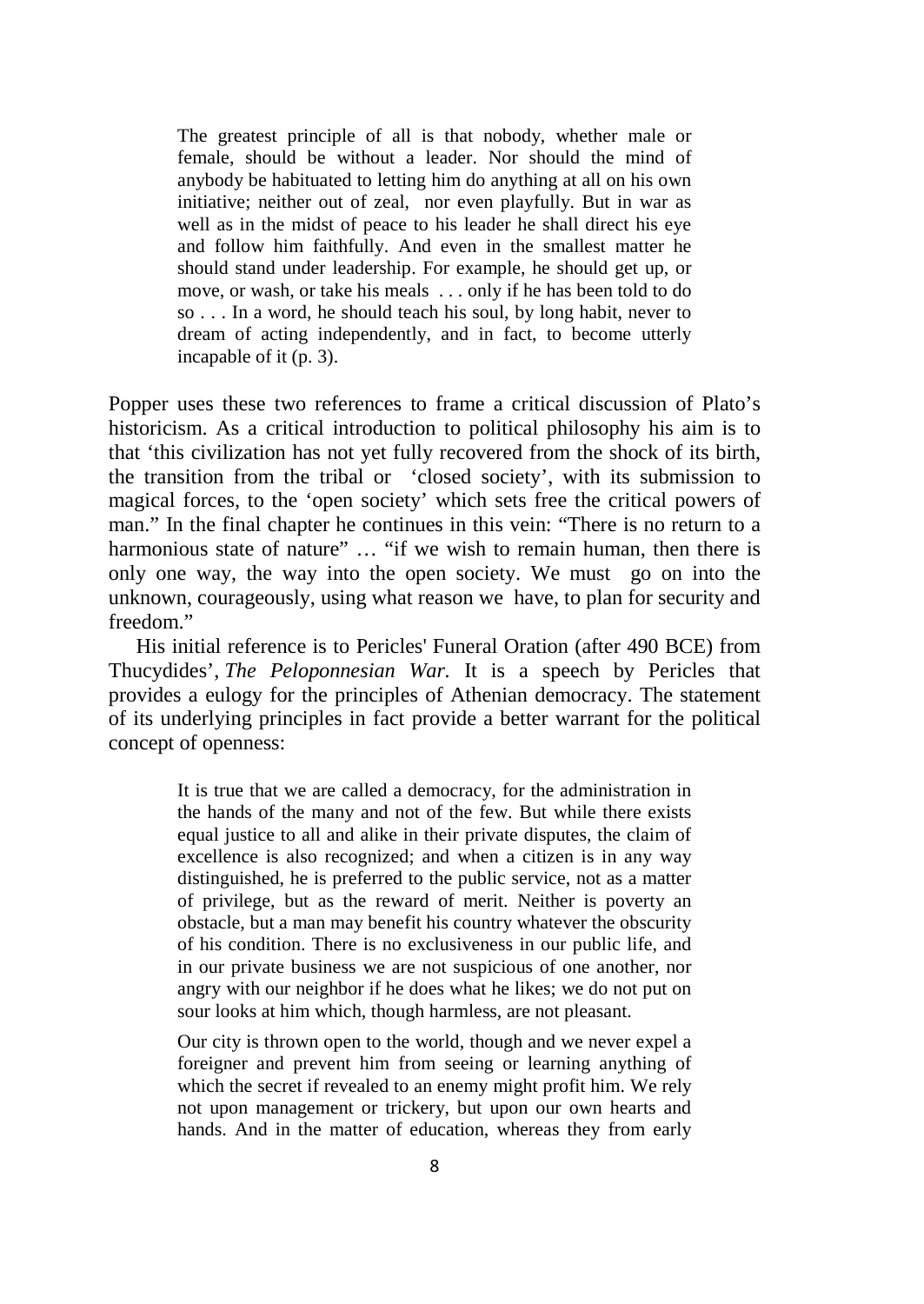youth are always undergoing laborious exercises which are to make them brave, we live at ease, and yet are equally ready to face the perils which they face.<sup>1</sup>

In these brief passages Pericles points to the advantages of democracy that thrives on openness and transparency, despite the fact that the words themselves are reported by an anti-democratic Thucydides who while admiring Pericles' leadership criticized the mob rule of democracy (Perry, 2012).

George Soros, Popper's student, describes Popper's concept of the open society as an epistemological concept rather than a political one even though in Popper's hands it resembles liberal democracy and becomes a political instrument for societal improvement.

Living in the twenty-first century it is necessary to revisit the notion of openness as it has become one of the most used concepts to analyze a welter of problems and situations, often with conflicting meanings. Hilary Clinton, as then US Secretary of State, speaking at the Open Government Partnership<sup>2</sup> in Brasilia is reported as saying:

> In the 21st century, the US is convinced that one of the most significant divisions between nations will be not between east or west, nor over religion, so much as between open and closed societies. We believe those governments that hide from public view and dismiss ideas of openness and the aspirations of their people for greater freedom will find it increasingly difficult to create a secure society.3

The history of open government has its origins in Enlightenment thought with philosophical attacks on state secrecy and the accompanying notion that government ought to be open to public scrutiny. As a doctrine it took the early form of constitutional commitment to freedom of the press in Sweden in 1766,<sup>4</sup> followed by America and France that after the revolutions enacted public accountability and freedom of the press in their constitutions. Since the evolution of the Internet open government has taken on a new life with open source governance and the commitment to open politics (greater transparency, participation and collaboration) referred to as e-government, edemocracy, and wiki government (Noveck, 2009) and also associated with movements like digital government and open government data (Nath, 2011).

## **Globalism as Openness**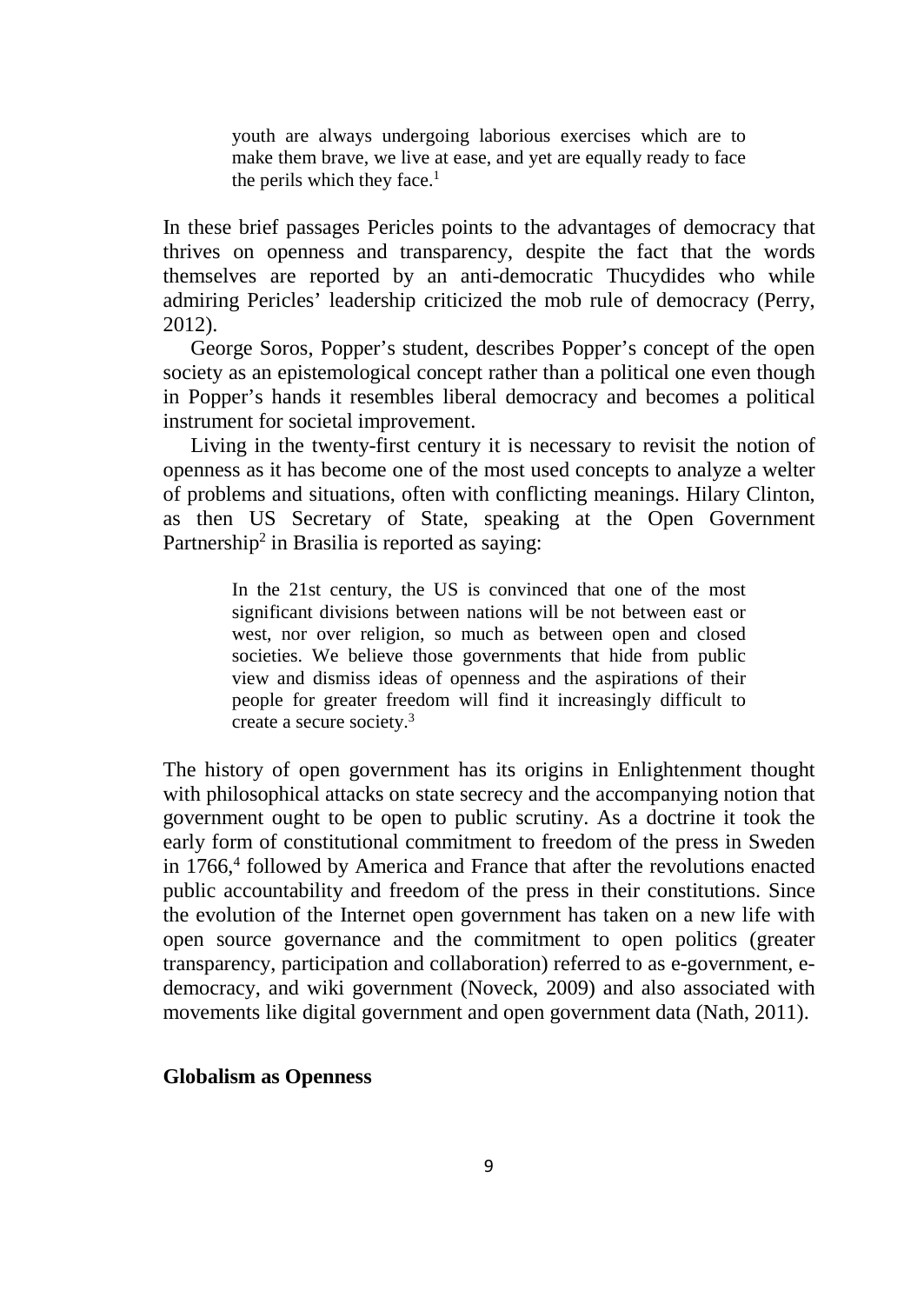On the basis of this discussion we can distinguish a set of meanings: openness as a *political concept* associated with a set of related concepts such as democracy, freedom and open government; openness as an *epistemological concept* linked to judgment, criticism and truth; openness as an *historical concept* that serves to defend liberal democracy and liberal modernity. In the Cold War the concept was used to defend liberalism against all forms of totalitarianism, and in the post-Cold War to defend Internet freedom against "closed societies" that prohibit the free flow of information and prevent social networking sites. To these easily distinguishable notions we can three more: *economic openness* that comes with the notion of the "open market"; openness that refers to the *openness of interpretation* (a hermeneutical concept); openness as it refers to *technological interconnectivity*; and its application and development in *open education* (see Figure 1 below).

#### **Figure 1** Meanings of the Concept of Openness

1. *Political* – liberal democracy; freedom of speech/information, open government

2. *Epistemological* – critical rationalism, falsification, culture of criticism; principles of open inquiry

3. *Historical* – "Open Society" used as a historical category (Bergson, Popper, Soros) often to stand for liberal modernity

4. *Economic/Finance* – "Open market" associated with the doctrine of "free trade"; refers to the relative absence of government regulation (Hayek, 1944)

5. *Interpretation* – the "open work" as an aspect of modernism, a work rendered open by an author or artist to be completed by performer, viewer, reader or audience (Umberto Eco, 1962)

6. *Psychological* – openness to experience as one domain to describe the human personality (McRae, 2004)

7. *Technological* – open source software, open standards (free for use), code defined by the community of users, (vs closed or "proprietary"), WWW, open access, open networks

8. *Educational –* open classroom, open university, OER, open education (Peters & Roberts, 2011)

Despite these multiple strands and suggestions that under neoliberalism opens has been colonized by technocratic functionalism that causes a democratic deficit rather than overcoming it (Götz, 2014) there is a story of global history emerging that tends to run different meaning together as an overlapping and unfolding skein. It is best represented by the notion of the twenty-first century as the century of openness detailing the history of the emergence of global systems as forms of increasing interconnectivity.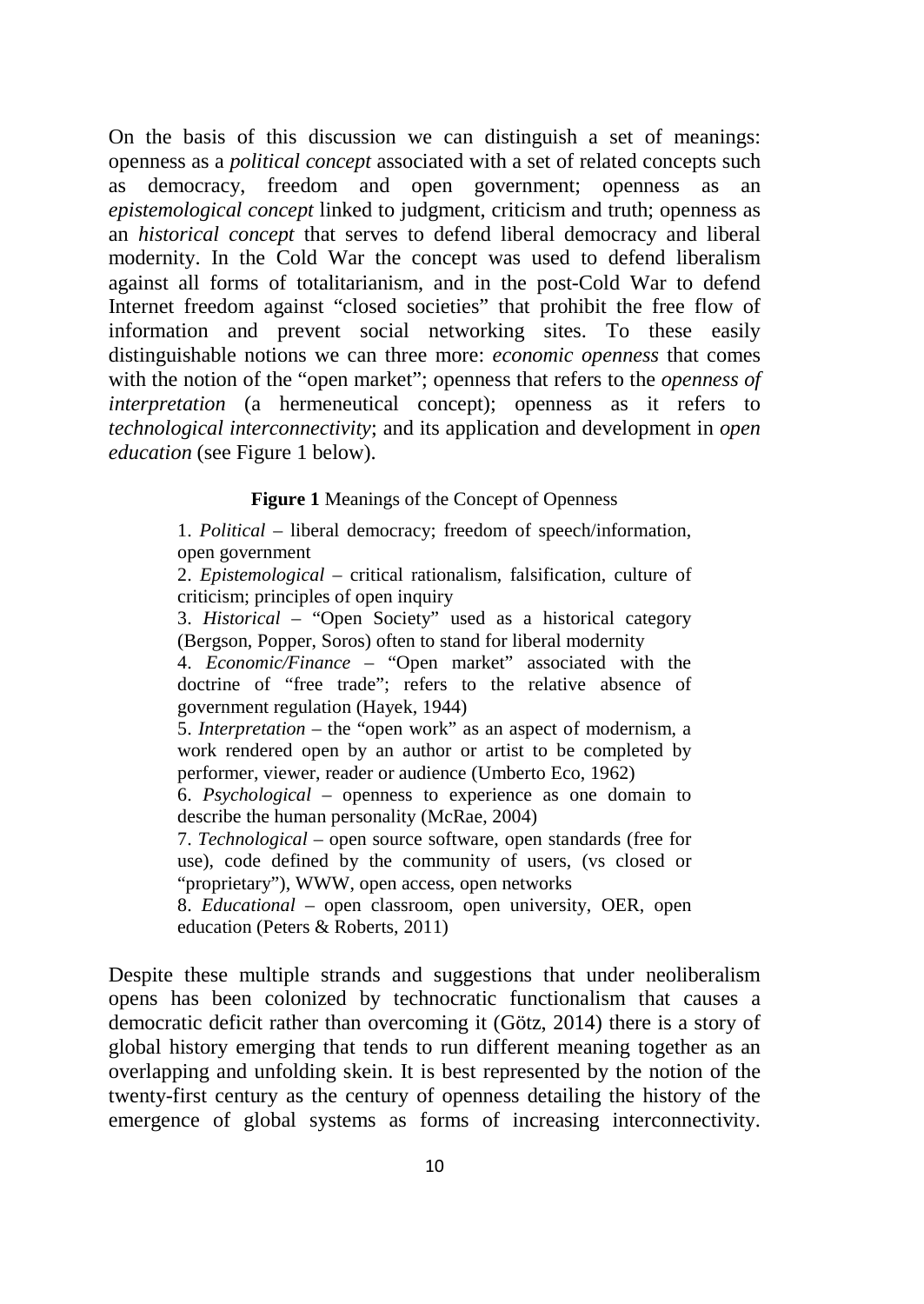Kishore Mahbubani, Dean of the National University of Singapore's [Lee](http://www.spp.nus.edu.sg/home.aspx)  [Kuan Yew School of Public Policy](http://www.spp.nus.edu.sg/home.aspx) and author of the book *The Great Convergence: Asia, the West, and the Logic of One World* (2014), provides the story of a benign convergence with the growth of the global middle class and rising standards of living for those outside the West, and the prospect of greater integration of China, India, Africa and the Islamic world representing a new global era of shared power. He profiles this kind of narrative in the IMF periodical *Finance and Development,* under the title "The Global Village Has Arrived" (Mahbubani, 2012):5

#### *Interconnectivity is growing by leaps and bounds*

Quietly, without much fanfare, humanity passed a significant milestone. Today, there are more phones than people. This does not mean every human being has a phone. Some have two or three. In 1990, only 11 million people had cell phones. In 2011, the number of cell phones worldwide was 5.6 billion, while the number of landline phones stood at 1.32 billion—as the global population approached 7 billion. And we can call almost any part of the world at almost no cost through Internet services such as Skype. This level of teledensity means that people have become interconnected at a level never seen before in history.

Technology is generating global convergence. This global explosion of cell phones, and soon of smartphones, will take the Internet, and the information it conveys, to all corners of the globe. A small solar-powered battery and a tiny computer have already done this for remote African and Indian villages. This "big bang" of information—and education as well—is also improving human lives. As more people learned about vaccinations, the proportion of the world's infants vaccinated against diphtheria, pertussis, and tetanus—via the DPT shot—climbed from one-fifth to nearly four-fifths between 1970 and 2006. And other ideas that save lives—such as washing one's hands, or not defecating in the fields one eats from—have made their way around the world and are increasingly accepted (Kenny, 2011). Connectivity saves lives.

He goes on to modify his position of technological convergence by suggesting that it is only one of the forces of "deep interconnectivity" citing a single global economy, the problem of global warming that pushes us toward a global ethic (Rodin, 2012), and emotional connectivity driven by technology as a material force.<sup>6</sup> The thesis is defended in more detailed terms in his book. His defense of an optimistic picture of one global world--a new global civilization—revolving around the norms of a global middle class and the common "acceptance of the frameworks of modern science,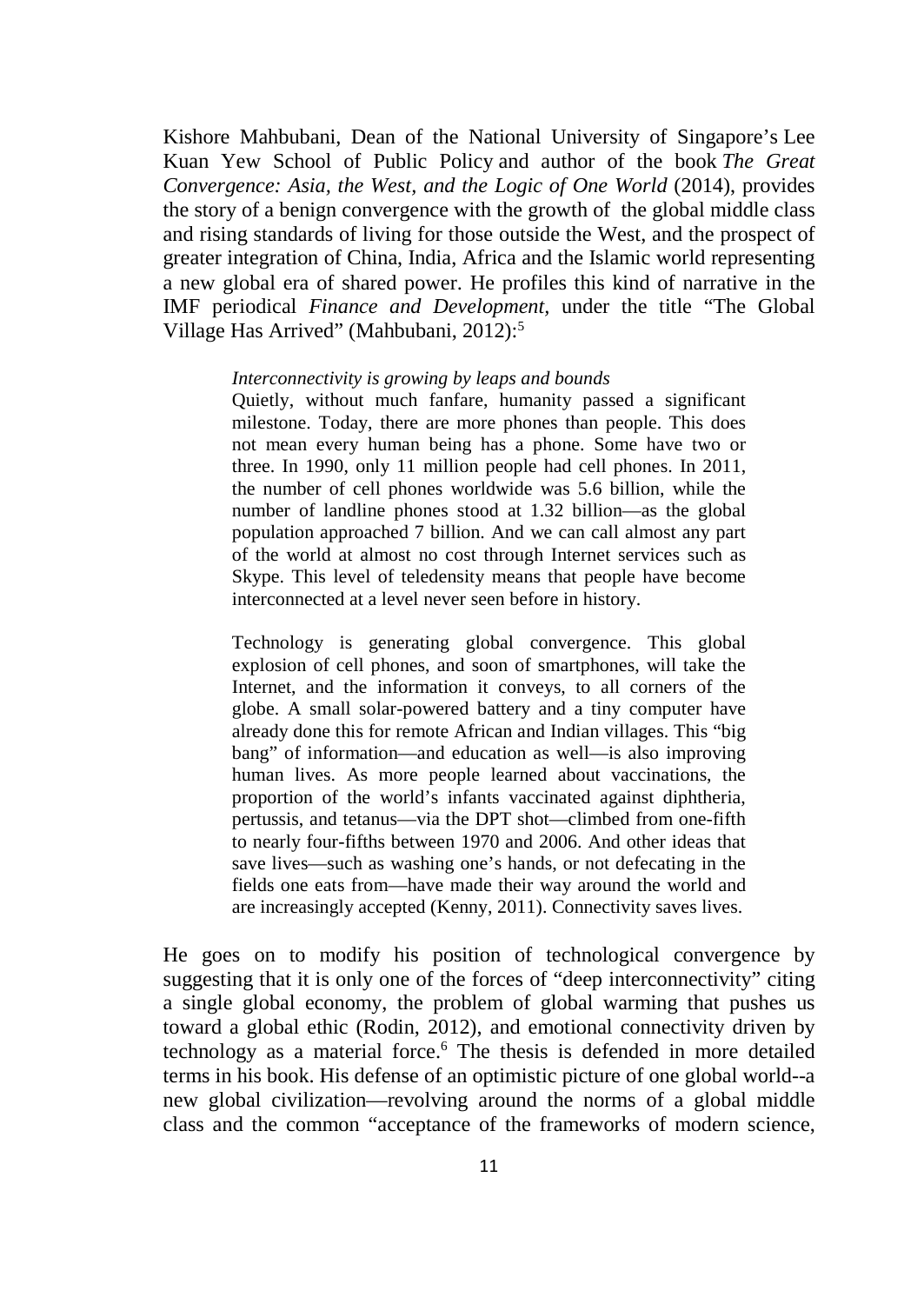reliance on logical reasoning, embrace of free-market economics, transformation of the social contract between ruler and ruled, and increased focus on multilateralism" (p. 33) certainly suggests that states can act in enlightened self-interest without the resurgence of nationalism or the resource wars that drive international competition. His four key pillars of convergence — environmental, economic, technological, and aspirational also point to an emerging set of moral norms centered on human rights. Rodin (2012) argues:

> We are one humanity, but seven billion humans. This is the essential challenge of global ethics: how to accommodate the tension between our universal and particular natures. This tension is, of course, age-old and runs through all moral and political philosophy. But in the world of the early twenty-first century it plays out in distinctive new ways. Ethics has always engaged twin capacities inherent in every human: the capacity to harm and the capacity to help. But the profound set of transformations commonly referred to as globalization—the increasing mobility of goods, labor, and capital; the increasing interconnectedness of political, economic, and financial systems; and the radical empowerment of groups and individuals through technology have enabled us to harm and to help others in ways that our forebears could not have imagined. What we require from a global ethic is shaped by these transformative forces; and global ethics the success or failure of that project—will substantially shape the course of the twenty-first century (p. 33).

Yet global ethics like the "great convergence" depends on the reform of global governance. Other critics like Ian Bremmers (2012) with the historic shift in the international system detects a leadership vacuum. On his account we face global uncertainty, US decline, world conflict and a new dystopia. Charles Kupchan (2012) also charts the decline of the West and the shift in power to the rising rest. In his terms the twenty-first century will be "no one's world." There will be no center of gravity and multiple modernities. The challenge is to manage the global turn by design. World order or the coming anarchy? Henry Kissinger's (2014) latest book *World Order*  provides a recent introduction to the meaning of the concept of "world order" and its various models and interpretations. It also raises the question of the relativity of "world order" to a religious or cultural framing. Will Pax Americana endure? Does it have the capacity to recognise that "liberal internationalism" may be failing?

# **Globalism and World Order: Openness as Liberal Internationalism**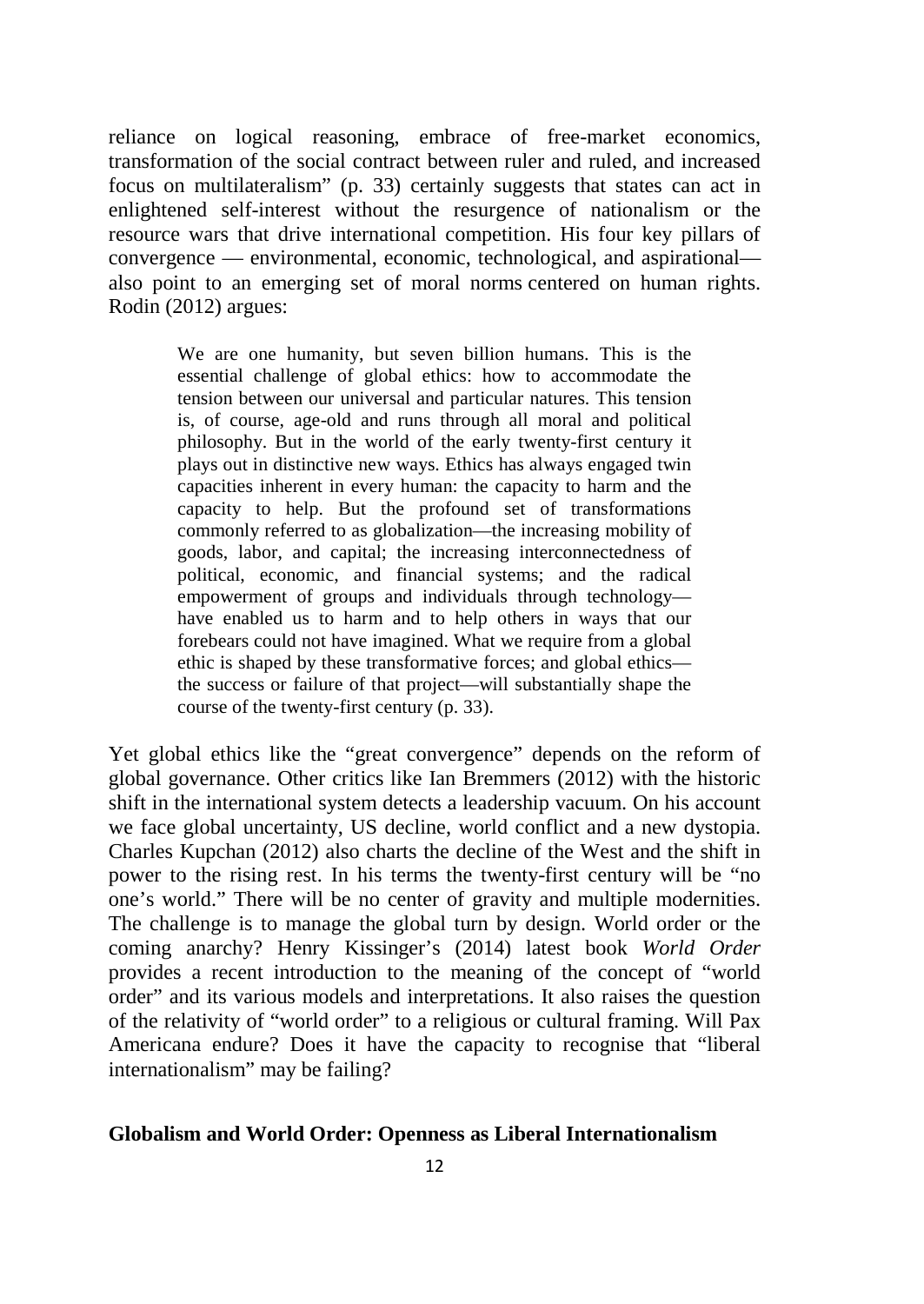The liberal internationalism promoted by Lord Palmerston as British Foreign Secretary in the early twentieth century and President Woodrow Wilson was designed to promote a form of intervention based on liberal principles. It was the means to encourage the architecture of global structures that were supposed to enhance the spread of liberal internationalist democratic politics: a liberal economic order including the free market together with the doctrine of global free trade, the Rule of Law with limited government at home, state sovereignty and self-determination. This internationalist order was also credited with the encouragement of human rights and a form of internationalism that could be built by multilateral organizations after WWII like the United Nations aimed at eliminating the worst excesses of power politics. Kissinger is sanguine. Kissinger's book is described as the summation of his "thinking about history, strategy and statecraft" and is surprising in the message that the concept of world order cannot be simply made in the West's own image and yet little argument to cope with radically different pluralism at the level of concepts of world order. We might say that Kissinger raises and defines the problem—perhaps *the* problem of global survival—although he does not provide the basis for its resolution. By contrast Robert Kaplan (2001) *The Coming Anarchy* documents how scarcity, crime, overpopulation, tribalism, and disease are rapidly destroying the social fabric of our planet and ranking alongside Huntington's (1996) *Clash of Civilizations* and Fukuyama's (1992) *The End of History and the Last Man*.

Nathaniel Tkacz (2012) examines the increased use and visibility of the term openness as a political concept—a sort of Openness 2.0, after the discourse initiated by Bergson, Popper and Hayek—tracing its re-emergence in the software and network cultures of the 1980s and following decades. He asks the question: "How is that new movements championing openness have emerged within a supposedly already-open society?" (p. 386). He begins his critique of open politics and the shift from open source to open government with two useful orienting quotations. The first from Lawrence Lessig (2005: 260) suggests that it is wrong to think of "issues of free software, or open source software, as if they were simply questions about the efficiency of coding." He continues: "I think the issues of open source and free software are fundamental in a free society. I think they are at the core of what we mean by an open society." The second quotation comes from Michael Hardt and Antonio Negri (2004: 340) who write:

> One approach to understanding the democracy of the multitude, then, is as an open-source society, that is, a society whose source code is revealed so that we all can work collaboratively to solve its bugs and create new, better social programs.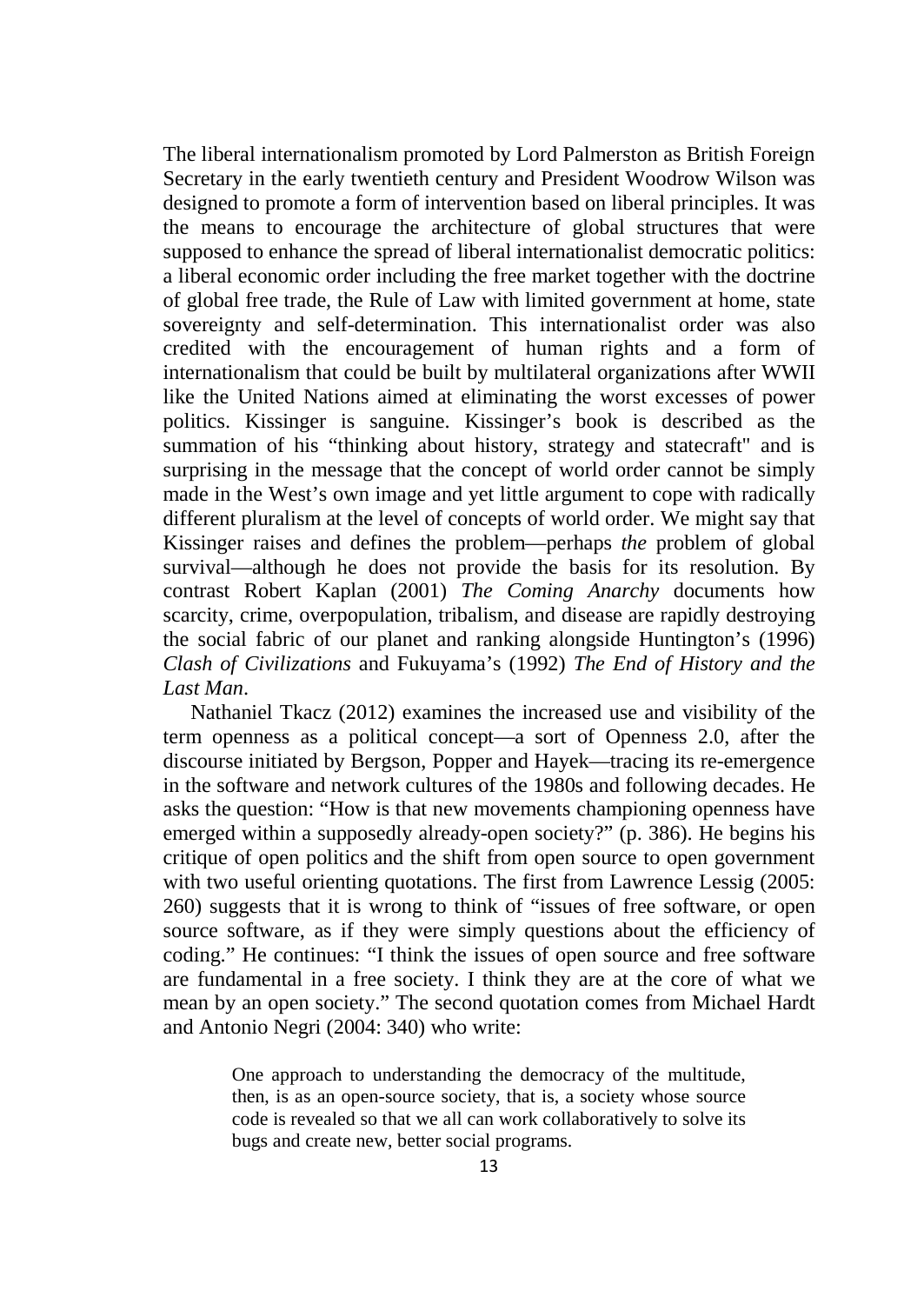Tkacz (2012) provides a useful account of the shift from systems to open source thinking--although not a social view of the mathematics evolution from cybernetics, to chaos and complexity theory—to the point of where open takes flight with software like GNU/Linuxbased operating system. He explores the translation of this kind of second-generation openness into a proliferating political ideal taken up in conceptions that treat openness as a platform for government. His critique is a critique of Popper's original conception that is good on identifying "enemies" but thin on giving "open" any positive content beyond a simply equation with democracy. The mistake in my view is to identify "open" as a naïve and non-contestable political concept and not to recognise it different meanings and appropriation (Peter & Roberts, 2011). The huge difference between Popper's formulation of "open" in the open society is that is embraces and is committed to the assumption of individualism not only of democracy but as a working assumption underlying his critique of historicism and all forms of collectivism. What differentiates Popper from Lessig and Hardt and Negri is precisely the way in which "Openness 2.0" depends on new social forms of knowledge (social media, social production, social innovation, social democracy) that utilised collective intelligence and collective action.

Much of the literature of openness in its first incantation is directed at the West as a defence of liberal modernity as the global template that the world might follow. Histories of globalization often tend to mention increasingly interdependence and interconnectivity as principal characteristics especially in the post-Cold War process of world economic integration. Some in addition reject explanations of globalization as a linear process but rarely do they go beyond a recognition of complexity to understand the problems of managing a complex multilateralism in a multi-tiered system with the development of the informal G-20 system, the rise of non-state actors, a new regionalism as well as an emerging international civil society based on a rapidly growing network of NGOs.

# **Global Systems History**

World systems theory is an approach to world history examining the waves of world integration from the perspective of a transnational division of labour between core and periphery countries. It originated in the work of the Annales school characterized by Fernard Braudel who focused on long-term processes operated on the basis of geo-ecological units of analysis. Worldsystems theory represented by Immanuel Wallerstein drew on neo-Marxist dependency theory stringly associated with Andrew Gunder Frank to analyse the world development process. Wallerstein suggests that the contemporary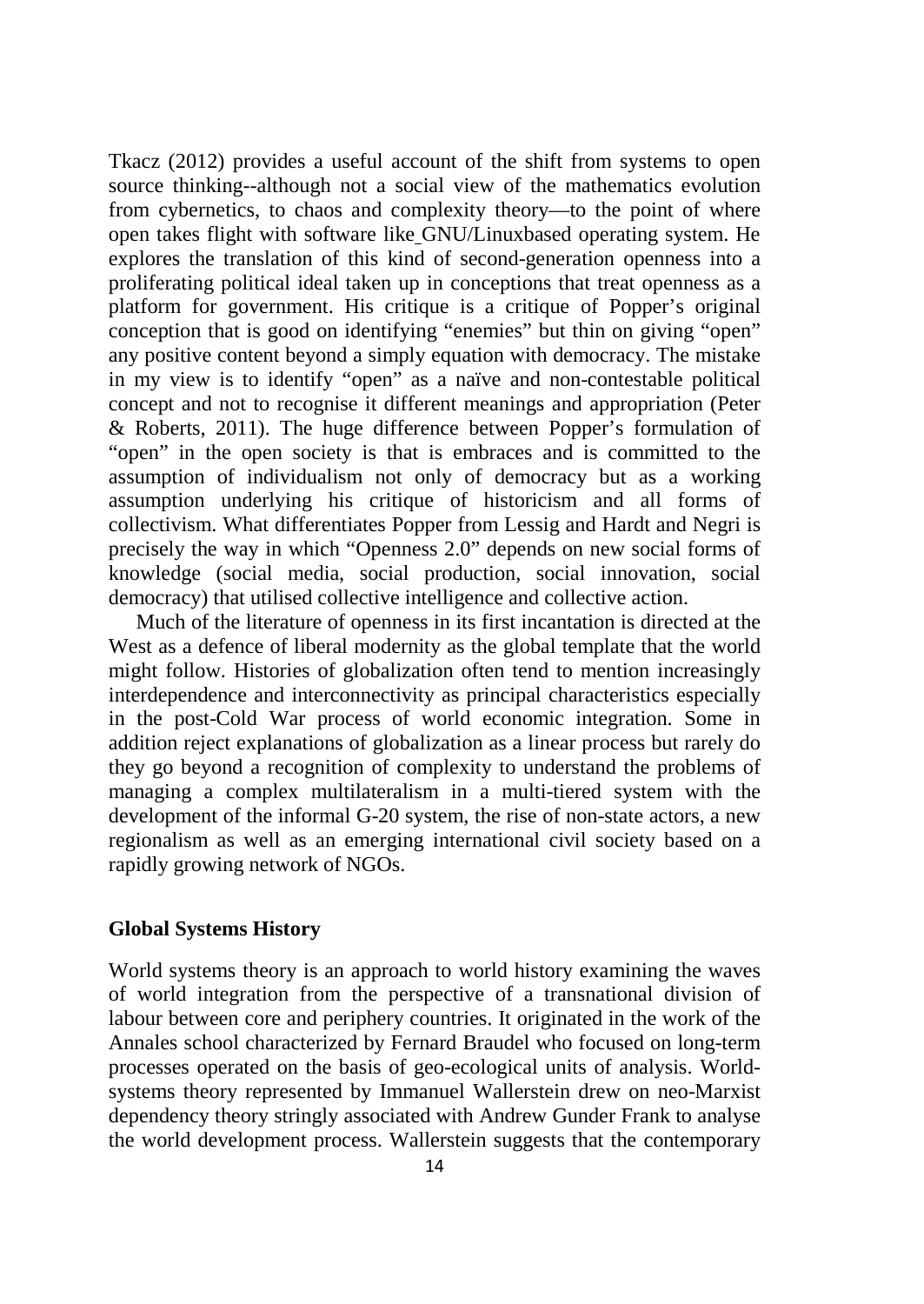world-system originated in the sixteenth century with the "discovery" of the Americas. Much of the research is tied to analyses of the rise and impact of capitalism, the history of global labor movements and theories of temporality rather than focusing on the dynamic, nonlinear, transformational nature of current informational big data systems that change the nature of history in ever greater complexity. This is perhaps the difference with what Alan Woods calls "global systems history."

Alan Wood (2010) suggests:

The old atomistic, mechanistic, and analytic worldview, which portrayed the world in strictly nominalist terms as consisting of parts with few or no intrinsic connections to each other, and which dominated modern life since the Scientific Revolution, is no longer adequate. Now the problems are systemic, interdependent, interdisciplinary, and interconnected (p. 289).

He imagines a new "global systems history"—"a universal, ecological, and systems perspective" (p. 289) that draws inspiration from Asian holistic traditions and modern scientific complex systems theory that focuses on "complementarity rather than separateness." He mentions five characteristics of systems theory, well researched in the literature that he applies to global history: emergence, feedback, interconnectivity, self-organization, and cooperation. Andrea Jones-Rooy and Scott E Page (2010) point out that not all systems produce complexity or outcomes that are "good"—they can also produce large events like wars, financial crises and epidemics. Interconnectivity and interdependence are relational characteristics that speak to the growing links between networks perhaps best exemplified by the World Wide Web. But increased global interconnectivity does not necessarily imply spatio-temporal convergence or geo-temporal uniformity, nor should it be taken as an implicit endorsement for the view that world convergence is a result of the effects of Western colonialism, now represented by US hegemony at the centre of financialization and the world debt economy. Eisenstadt's (2000, 2002) "mulitple modernities" argued for the precedence of the cultural and the local over the global to highlight differences in local traditions and their resistances to Western modernization. Yet the interconnectivity of ideas, information, and increasingly images gives rise to a highly compressed sense of world temporality driving us toward "the epoch of digital reason" (Peters, 2014).

Even though some civilizational societies have the power to reconceptualise their own cultural interpretations of modernity—of change and development—rejecting the West model of development, increasingly they are caught up in the modern transmutation of information,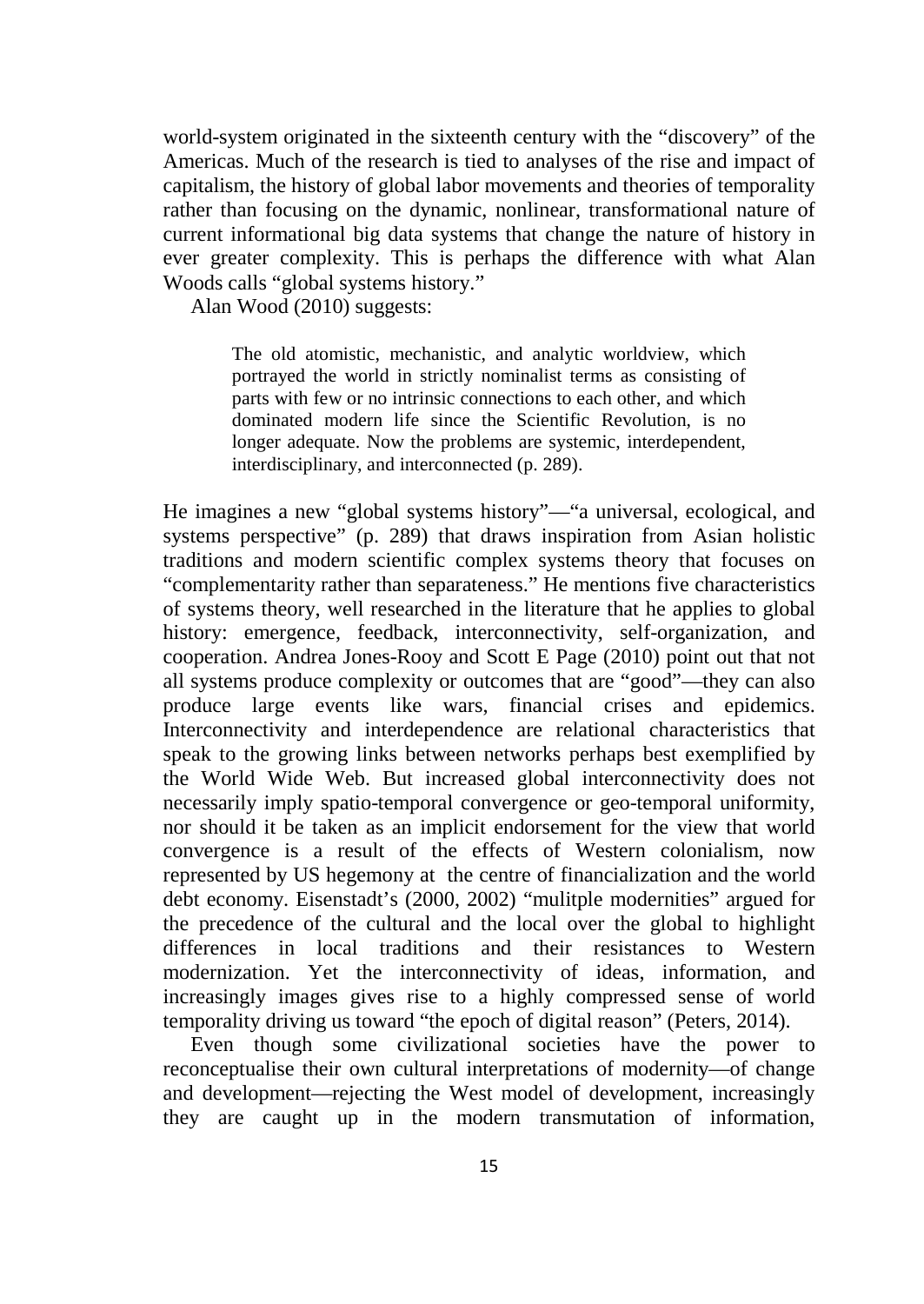communication, knowledge, science and technology whether or not this leads to convergence or polychronicities. The hypothesis of openness is not determining of any outcome because it relinquishes that old linear cause and effect for a kind of transformation logic in which systems can rapidly change and transform their properties. This might be referred to as the deep grammar of world development that is a form of complexity and in principle as difficult to predict as an emerging weather system.

The complexity turn of the 1990s arose out of system thinking in the 1950s including the Macy Conferences on cybernetics that questioned the mechanised Newtonian epistemologies and linear causation of closed systems to prioritise process of structure and to theorise local determinism, flows, transformational and emergent systems and dynamic non-linear causation. Second and third generation cybernetics figured as a code word for global communications and media studies. As an epistemology related to systemics and systems philosophy the term as functioned as an approach for investigating a wide range of phenomena in information and communication theory, computer science and computer-based design environments, artificial intelligence, management, human systems and consciousness studies, cognitive engineering and knowledge-based systems, emergence and selfregulation, ecosystems, sustainable development, hypermedia and hypertext, and Web science. Innovations came with Simon's (1962) discussion of complexity, Miller's (1978) work on living systems, Maturana and Varela's (1980). work on autopoiesis, i.e. self-production, Mandelbrot's (1977) work on fractal forms, Zadeh (1965) work fuzzy sets and fuzzy logic, Thom's (1975) work on the theory of catastrophes, and the development of chaos theory. Recent contributions include the Hungarian Csanyi's (1989) work on the 'replicative model of self-organization', Langton (1989) on AL, Sabeili's (1991) theory of processes, and McNeil (1993) on the possibility of a better synthesis between physical sciences and living system's work on the theory of catastrophes, and the development of chaos theory (François, 1999).

The globalization of system analyses within and across the disciplines demands a complexity approach, but more importantly, it demonstrates that these complex systems can operate simultaneously at different levels—the level of infrastructure, code and content, for instance within communication systems, to enable certain freedoms while controlling others. Complexity as an approach to knowledge and knowledge systems now recognizes both the develops of global systems architectures in (tele)communications and information with the development of *open knowledge production systems* that increasingly rest not only on the establishment of new and better platforms (sometimes called Web 2.0), the semantic web, new search algorithms and processes of digitization but also social processes and policies that foster *openness* as an overriding value as evidenced in the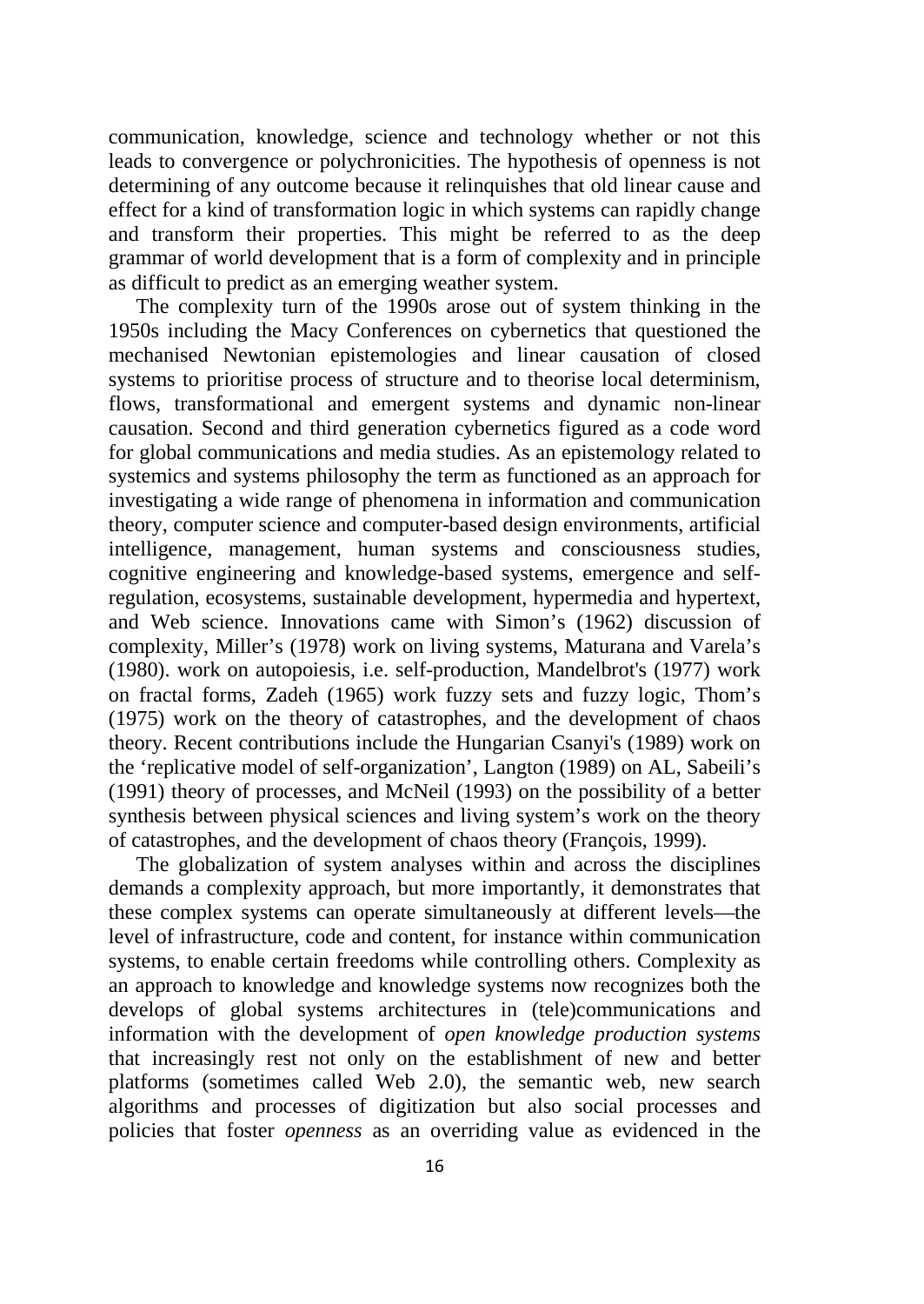growth of open source, open access and open education and their convergences that characterize global knowledge communities that transcend borders of the nation-state.

What is missing here is a conception of openness as a complex skein that is powered by the cultural invention of a kind of mathematics, beginning with Boolean algebra and the evolution of electronics, like the invention of writing before it in human history, that has propelled human beings into new and greater forms of interconnectivity emulating and sharing various features of the natural world and now blurring the boundaries between the natural and the cultural. Part of the conceptual difficulty lies in accounts that are crude versions of technological determinism rather than a body of theory driven by an understanding that views the modern history of the computer, communication, and cognition in terms of the mathematics of complexity. This is a history that embraces a social account of these overlapping developments based on the observation concerning the social character of knowledge (and language), and a set of philosophical views of Pierce, Dewey and Wittgenstein that look to socialized accounts of logic, truth and language including their operationalization in electronics. A philosophical theory of technology can recognise its social roots and relations as well as posing critical questions concerning its distribution, ownership and access.

Hannu Nieminen (2014) provides "A Short History of the Epistemic Commons" emphasizing that the quest for openness (and public exchange) is seen as "a continuation of the long historical development of the epistemic commons, which began in the Middle Ages and culminated in the legacy of the Enlightenment" (p. 55). He suggests that "European modernity is fundamentally based on the assumption that knowledge and culture belong to the common domain and that the process of democratisation necessarily means removing restrictions on the epistemic commons." Yet he remarks that neoliberalism has systematically weakened the expansion of the commons by privatising public institutions and CEE countries did not experience the same democratic development after WWII because there was no tradition of democratic public institutions.

The complexity analysis of globalisation can demonstrate at the same time convergence and heterogeneity, difference and monoculturalism, digital logics that encourage dispersal and decentralization on the one hand, and also regrouping, concentration and a core/periphery relationship, on the other. The notion of globalization as a form of self-generating capital seemed to point to the freedom of the transnational corporation during the 1990s and 2000s wedded to the process of 'financialization of capitalism' that seems to have accompanied neoliberalism and globalization, representing a shift from production to financial services, proliferation of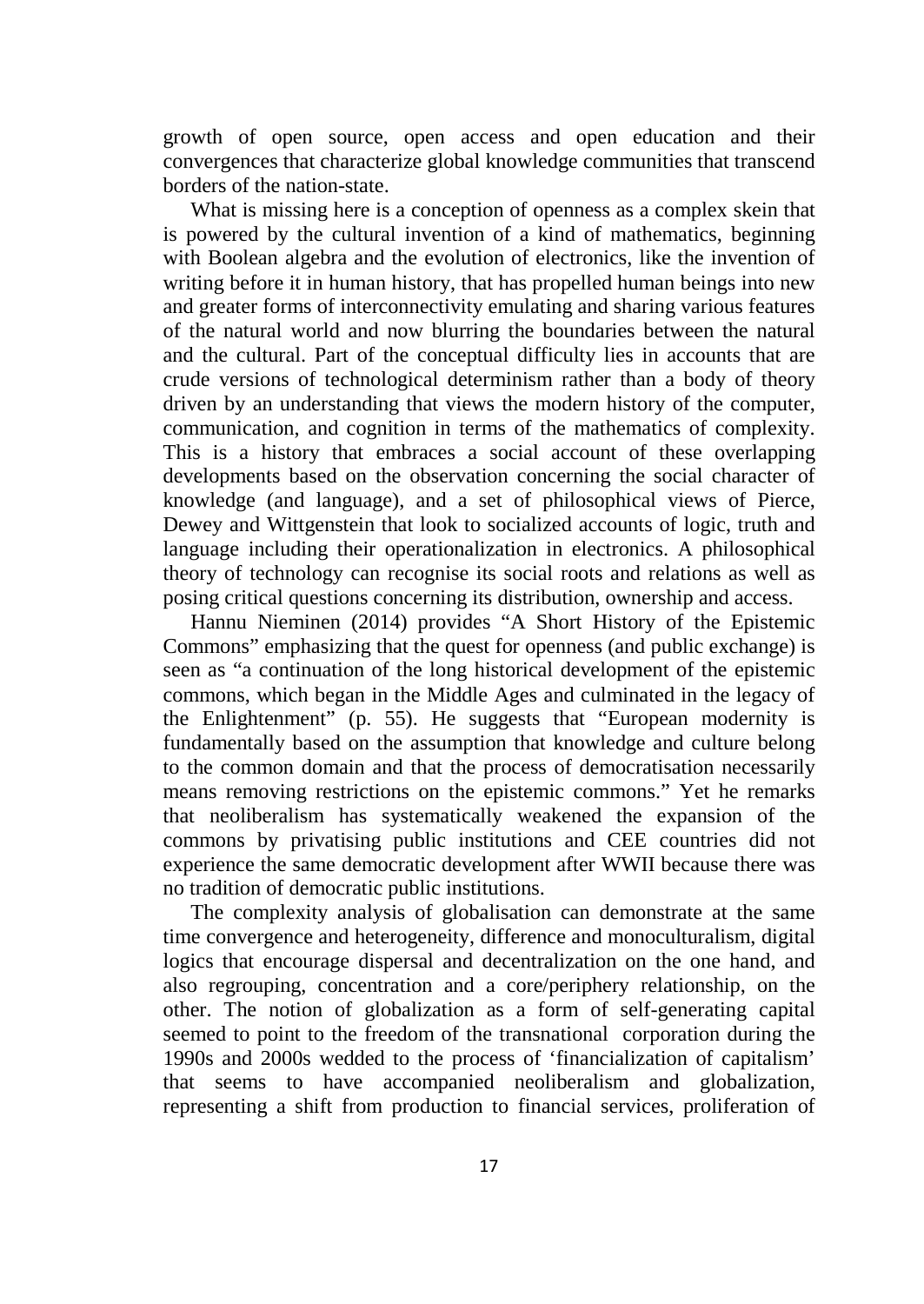monopolistic multinational corporations and the financialization of the capital accumulation process.

In the second decade of the twenty-first century globalization has become more characterized by a geo-economics where economic warfare undermines economic integration and regional multilateral trading regimes take precedence of global ones (Leonard, 2015). Economic sanctions and restrictions, the geopoliticization of trade, forms of state capitalism and politicized central banks where debt and credit are weaponized, increasingly shift the world toward gated markets, regional institutions, and subglobal politics.

While global systems history depicts the underlying digital logics that increasingly structure overlapping big systems and integrate world trade and finance there is a disconnect and uncoupling from the world that involves movements of people who migrate often as a consequence of bad or failing markets, falling prices, war and conflict (Peters & Besley, 2015a & b). Economic migrants from poor regions to the rich Atlantic states can be understood partly in these terms. More troubling cases involve the forced migration of those seeking asylum from war zones such as the massive migration of Syrian refugees who have left Syria and refugee camps in neighboring states to travel through Greece and Macedonia to reach safe haven in Germany and the Nordic states. In this case the historic scale of migration imperils the refugees in collection border points like Lebos and Calais and forces a contradiction of liberal internationalism which poses a paradox for the liberal state and the EU where some member states like Hungary and Austria seem no longer committed to principles of asylum that are fundamental to both the identity and constitution of the new Europe.

*No longer is it possible to say "we never expel a foreigner".*

#### **NOTES**

1. The translation is by Benjamin Jowett (1881) and is an excerpt from *Reading About the World, Volume 1*, edited by Paul Brians, Mary Gallwey, Douglas Hughes, Azfar Hussain, Richard Law, Michael Myers Michael Neville, Roger Schlesinger, Alice Spitzer, and Susan Swan and published by Harcourt Brace Custom Publishing at

[http://public.wsu.edu/~brians/world\\_civ/worldcivreader/world\\_civ\\_reader\\_1/pericle](http://public.wsu.edu/%7Ebrians/world_civ/worldcivreader/world_civ_reader_1/pericles.html) [s.html](http://public.wsu.edu/%7Ebrians/world_civ/worldcivreader/world_civ_reader_1/pericles.html)

2. See [http://www.opengovpartnership.org/:](http://www.opengovpartnership.org/) "OGP was launched in 2011 to provide an international platform for domestic reformers committed to making their governments more open, accountable, and responsive to citizens."

3. See [http://www.theguardian.com/technology/2012/apr/17/open-closed](http://www.theguardian.com/technology/2012/apr/17/open-closed-society-hillary-clinton)[society-hillary-clinton.](http://www.theguardian.com/technology/2012/apr/17/open-closed-society-hillary-clinton) See also Clinton's "Remarks on Internet Freedom" at [http://www.state.gov/secretary/20092013clinton/rm/2010/01/135519.htm.](http://www.state.gov/secretary/20092013clinton/rm/2010/01/135519.htm)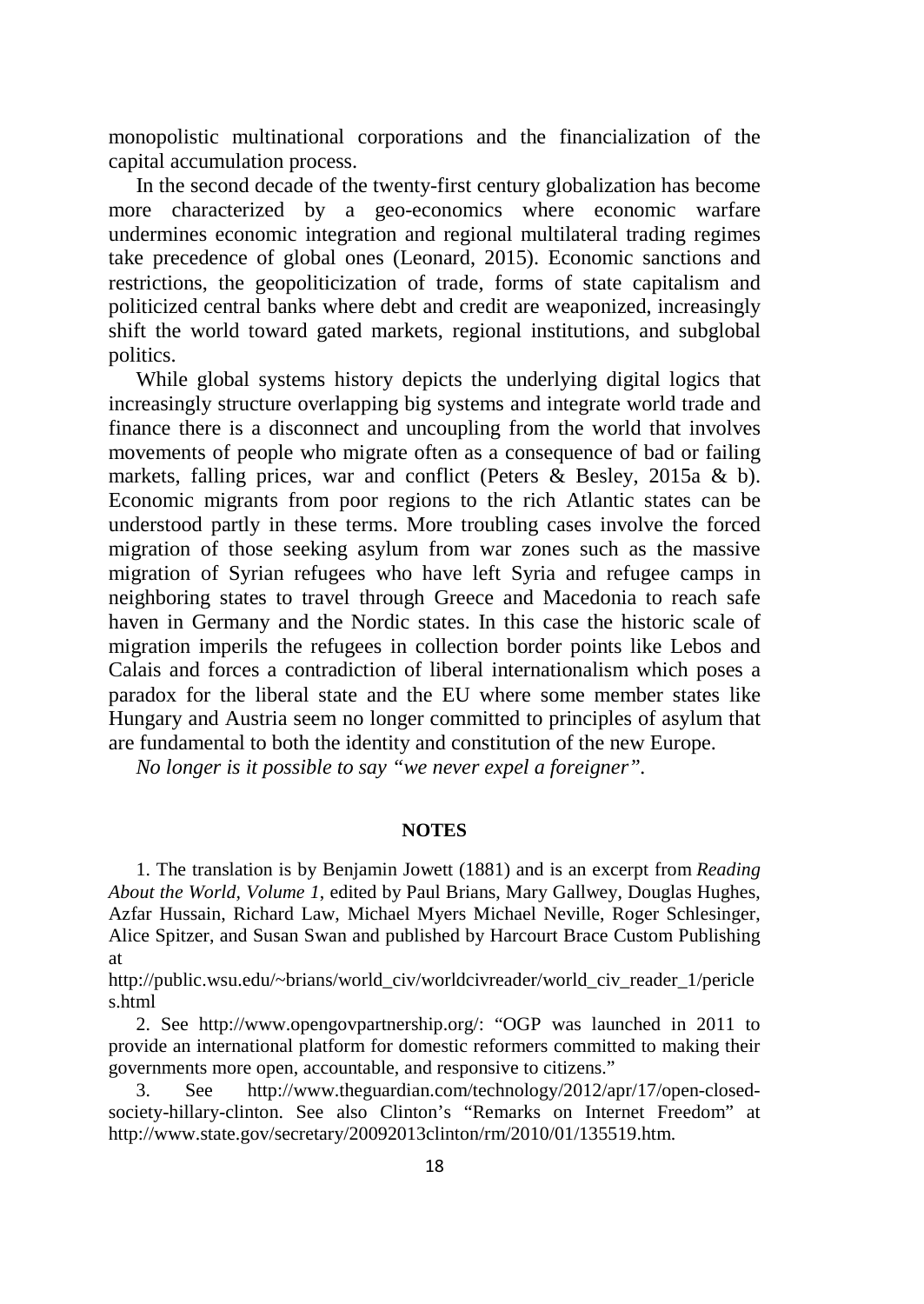4. See the webpage "Openness Shapes Swedish Society" [https://sweden.se/society/openness-shapes-swedish-society/.](https://sweden.se/society/openness-shapes-swedish-society/) In operation see [http://www.opengov.se/govtrack/.](http://www.opengov.se/govtrack/) For the notion of "Nordic openness" see Norbert Götz and Carl Marklund (2014) The Paradox of Openness: Transparency and Participation in Nordic Cultures, and Götz "The Concept of Openness: promise and Paradox" (Chapter 1). Freedom of information (FOI), an extension of freedom os speech, is regarded as a fundamental human right including freedom of expression often conceptually linked to democracy. In the modern context the US was one of the first to embrace FOI in law (1966) and since then nearly half the world countries have enacted similar legislation. The movement has taken on related digital forms as such open government data and digital government.

5. See [http://www.imf.org/external/pubs/ft/fandd/2012/09/mahbuban.htm#author](http://www.imf.org/external/pubs/ft/fandd/2012/09/mahbuban.htm%23author)

6. The crude version of technological convergence is also the driving conception at the World Economuc Forum: "Hyperconnectivity is the increasing digital interconnection of people – and things – anytime and anywhere. By 2020 there will be 50 billion networked devices. This level of connectivity will have profound social, political and economic consequences, and increasingly form part of our everyday lives, from the cars we drive and medicines we take, to the jobs we do and the governance systems we live in, <http://www.weforum.org/projects/hyperconnected-world>

#### **REFERENCES**

- Bánáthy, B (1996) *Designing Social Systems in a Changing World.* New York: Plenum.
- Bremmers, Ian (2012) *Every Nation for itself: Winners and Losers in a G-Zero world*. London, Portfolio, Penguin
- Csanyi, V. (1989). 'The replicative model of self- organization'. In Dalenoort, G. J. (ed.), *The Paradigm of Self-organization*, Gordon & Breach, New York.
- Eco, U. (1962/1989) *The Open Work.* Trans. Anna Cancogni. Cambridge, MA: Harvard University Press.
- Eisenstadt, S.N. (2000) Multiple Modernities, *Daedalus*, 129(1), 1-29.
- Eisenstadt, S.N. (2002) *Multiple Modernities*. Piscataway, NJ: Transaction
- François, Charles (1999) 'Systemics and Cybernetics in a Historical Perspective' *Systems Research and Behavioral Science* 16, 203-219.
- Fukuyama, (1992) *The End of History and the Last Man*.
- Hancock, D. (2010) Organizing Our Thoughts: "Global Systems" and the Challenge of Writing a More Complex History, *Journal of the Historical Society*, Vol. 10 Issue 3: 319-335.
- Huntington, (1996) *The Clash of Civilizations and the Remaking of World Order.* New York, Simon & Shuster.
- Jones-Rooy, A. and Page, S. (2010) The Complexities of Global Systems History, http: [www.vserver1.cscs.lsa.umich.edu/~spage/PAPERS/GlobalHistory.doc](http://www.vserver1.cscs.lsa.umich.edu/%7Espage/PAPERS/GlobalHistory.doc)
- Kupchan, Charles A. (2012) *No one's world: The West, the rising Rest, and the coming global turn*, New York:Oxford University Press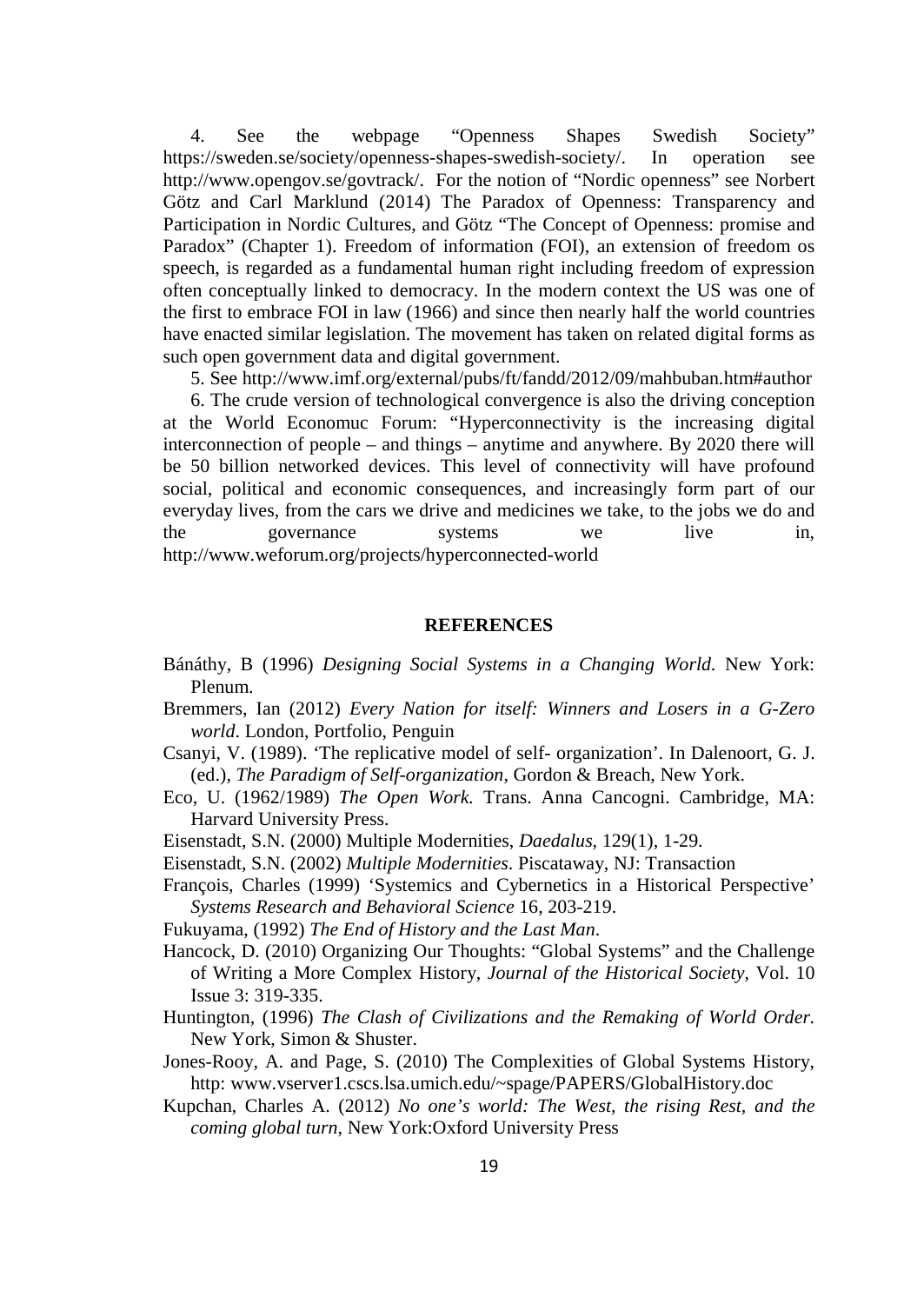- Langton, C. (ed.) (1989). *Artificial Life*, Santa Fe Institute for Studies in the Sciences of Complexity, Addison-Wesley, Reading, MA
- Leonard, M. (2015) Geopolitics vs Globalization: How Companies and States Can Become Winners in the Age of Geo-economics, *Geo-economics Seven Challenges to Globalization,* World Economic Forum at [http://www3.weforum.org/docs/WEF\\_Geo-](http://www3.weforum.org/docs/WEF_Geo-economics_7_Challenges_Globalization_2015_report.pdf)

economics 7 Challenges Globalization 2015 report.pdf.

- Mandelbrot, B. (1977). *Fractal Forms, Change and Dimensions*, Freeman, San Francisco.
- Maturana, H. and Varela, F. (1980). *Autopoiesis and Cognition*, Reidel, Boston, MA.
- McNeil, D. H. (1993). Architectural Criteria for a General Theory of Systems, Proceedings of the 37th ISSS Conference. University of Western Sidney, Hawkesbury, Australia.
- McRae, Tobert R. (2004). "Openness to Experience". *Encyclopedia of Applied Psychology* **2**. Elsevier.
- Miller, J. G. (1978). *Living Systems*, McCraw Hill, New York.
- Nath, Jay (2011). "Reimagining government in the digital age". *National Civic Review*; Special Issue: *Beyond the Digital Divide: How New Technologies Can Amplify Civic Engagement and Community Participation* 100 (3).
- Nieminen, H. (2014). "A Short History of the Epistemic Commons: Critical Intellectuals, Europe and the Small Nations," *Javnost - The Public: Journal of the European Institute for Communication and Culture*, 21(3): 55-76.
- Noveck, B. (2009), *[Wiki government: how technology can make government better,](http://openlibrary.org/books/OL23153089M/Wiki_government)  [democracy stronger, and citizens more powerful](http://openlibrary.org/books/OL23153089M/Wiki_government)*, Washington, D.C: Brookings Institution Press.
- Peters, M. and Besley, T. (2015a) The Refugee Crisis and the Right to Political Asylum, *Educational Philosophy and Theory*, 47, 13-14, 1367-1374.
- Peters, M. and Besley, T. (2015b) The Refugee Crisis in Europe: Words without Borders, *Imagi-nation*, 1 (1). Peter Lang.
- Popper, K. (1945) *The Spell of Plato*, Volume I of *The Open Society and Its Enemies*, London, Butler & Tanner. Reprinted 1947, at [https://archive.org/stream/opensocietyandit033120mbp/opensocietyandit033120](https://archive.org/stream/opensocietyandit033120mbp/opensocietyandit033120mbp_djvu.txt) [mbp\\_djvu.txt](https://archive.org/stream/opensocietyandit033120mbp/opensocietyandit033120mbp_djvu.txt)
- Popper, K. (2008) *After The Open Society: Selected Social and Political Writings.*  London, Routledge.
- *Popper's Open Society After Fifty Years*
- Robert Kaplan (2001) *The Coming Anarchy : Shattering the dreams of the post Cold War,* New York, Vintage.
- Rodin, D. (2012) Towards a Global Ethic, *Ethics and International Affairs* 26, (1): 33-42
- Sabeili, H. (1991). Process theory: a biological model of open systems, *Proceedings of the 35th ISSS Meeting*, Ostersund, Sweden.
- Simon, H. A. (1962). *The Architecture of Complexity*, (reprinted in *General Systems Yearbook*, Vol. X, 1965).
- Thom, R. (1975). *Structural Stability and Morphogenesis*, Benjamin, Reading, MA.